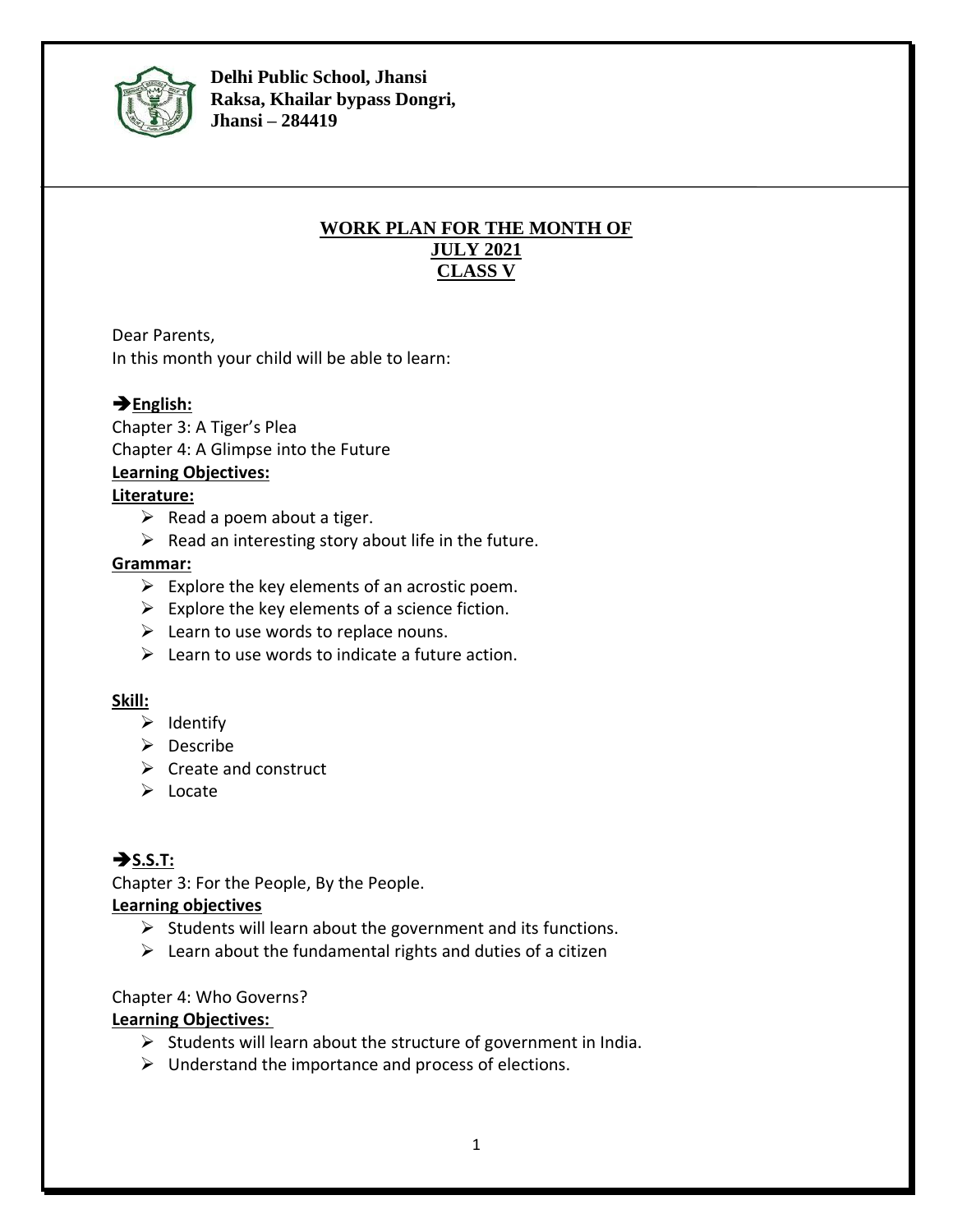#### **Skill:**

- ➢ Identify
- ➢ Compare and Contrast
- ➢ Create
- ➢ Describe
- ➢ Analyse
- ➢ List

# ➔**Math:**

Chapter 3: The world of numbers **Learning Objectives:**

- $\triangleright$  Compare number and arrange numbers in order.
- $\triangleright$  Learn about Roman numerals.
- $\triangleright$  Explore the different systems of numeration.

## Chapter 4: Arithmetic Operations

# **Learning Objectives:**

- $\triangleright$  Learn how to find approximate solutions
- $\triangleright$  Use arithmetic operations on numbers with seven digits.
- $\triangleright$  Use approximation to check solutions.

## **Skill:**

- ➢ Represent
- ➢ Round
- ➢ Identify
- ➢ Compare
- $\triangleright$  Solve and Verify

# ➔**Science:**

Chapter 3: Power house **Learning Objectives:**

- $\triangleright$  Learn about energy and its different forms.
- $\triangleright$  Explore different forms of energy.

## Chapter 4: They go on and on

# **Learning Objectives:**

- $\triangleright$  Learn about how respiratory system helps us in breathing.
- $\triangleright$  Understand how air that we breathe is circulated.

# **Skill:**

- ➢ Name
- ➢ Describe
- ➢ Differentiate
- ➢ List
- ➢ Create
- ➢ Identify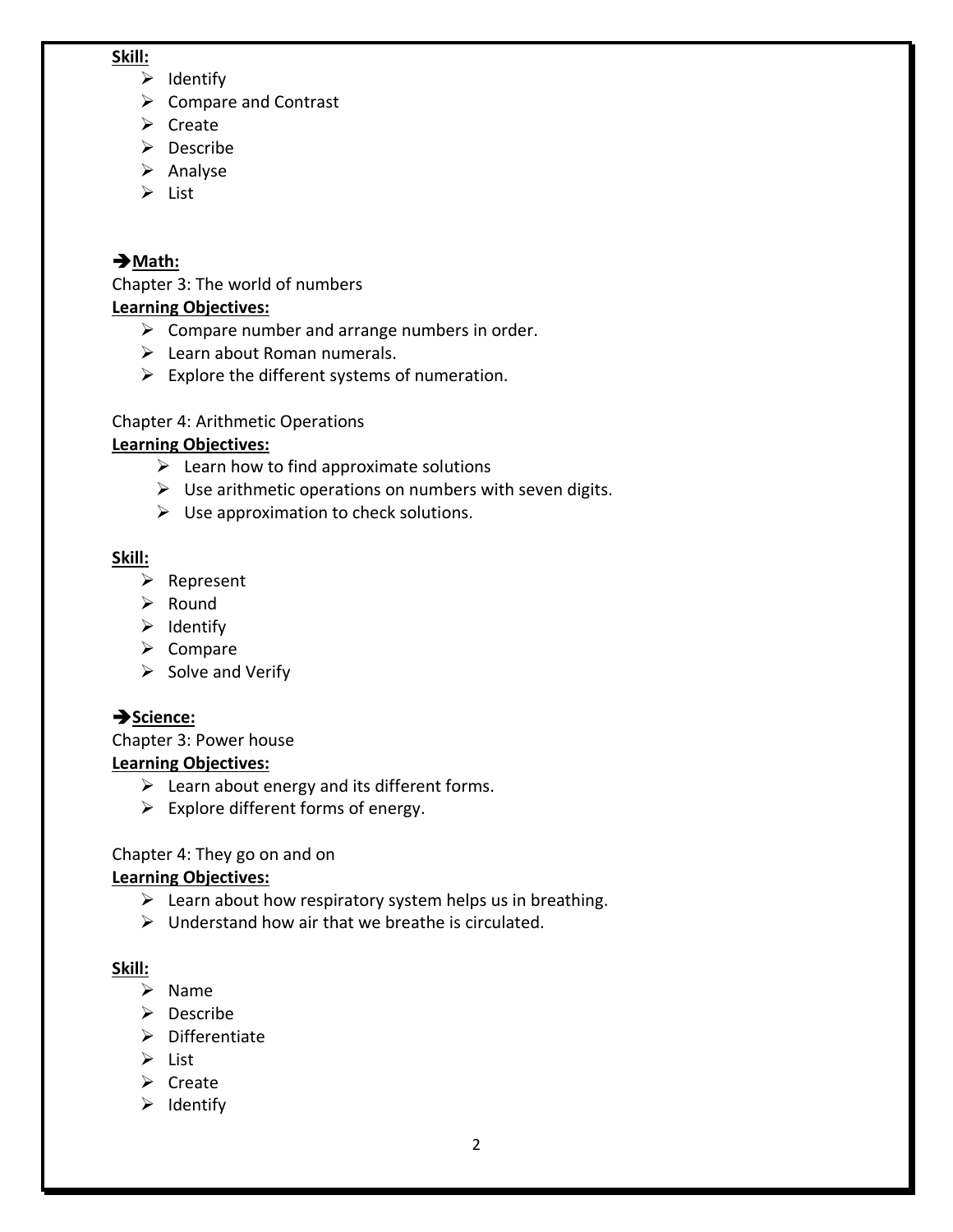# ➔**ह िंदी**

# **ह दी साह त्य-**

पाठ 3: खिलौने वाला

पाठ 4: नन्हा फनकार

# **व्याकरण**

पाठ 3: शब्द निर्माण

# **कौशल**

- $>$  बच्चे विभिन्न प्रकार के खिलौनों से परिचित होंगे।भाषा का उचित प्रयोग।
- $\triangleright$  हम अपनी मेहनत और लगन से अपने लक्ष्य की प्राप्ति कर सकते हैं।
- $>$  शब्द निर्माण एवं शब्दों के भेदों से अवगत होना।

# ➔**Computer:**

Chapter 2: Data Storage Media Chapter 3: Organising Information in documents. **Learning Objectives:**

- $\triangleright$  The students will learn about storage devices
- $\triangleright$  They will understand how to manage files and folders in computer with better utilization of computer memory.

# **Skill:**

 $\triangleright$  Enhancement of storage and organization skills.

# $\rightarrow$  दोहा

 $>$  धीरे धीरे रे मना, धीरे सब कुछ होय माली सींचे सौ घड़ा, ऋतू आए फल होय

**अर्थ**: अपने इस दोहे में हिंदी भाषा के महान कवि कबीर जी कहना चाहते हैं कि हमें हर काम एक नियमित गति से ही करना चाहिए। यह ज़रूरी नहीं है कि जल्दबाज़ी करने से कोई काम जल्दी हो ही जाए।

# ➔**श्लोक**

➢ यस्य नाप्स्त स्वयंप्रज्ञा शास्रं, तस्य करोनत ककर्। लोचनाभ्यां विहीनस्य दर्पणः किं करिष्यति।।

**अर्थ:** प्जसके पास अपनी बुद्चध नहीं है, अपना वववेक नहीं है, उसकी कोई शास्र िी िला क्या सहायता कर सकता है। ये बिल्कुल उसी प्रकार है जैसे अंधे व्यक्ति के लिए दर्पण कुछ नहीं कर सकता। दर्पण अंधे व्यक्ति के लिये अनुपयोगी है। उसी प्रकार विवेकहीन, अज्ञानी, बुद्धिहीन व्यक्तियों के लिए हर तरह का शास्त्र भी अनुपयोगी है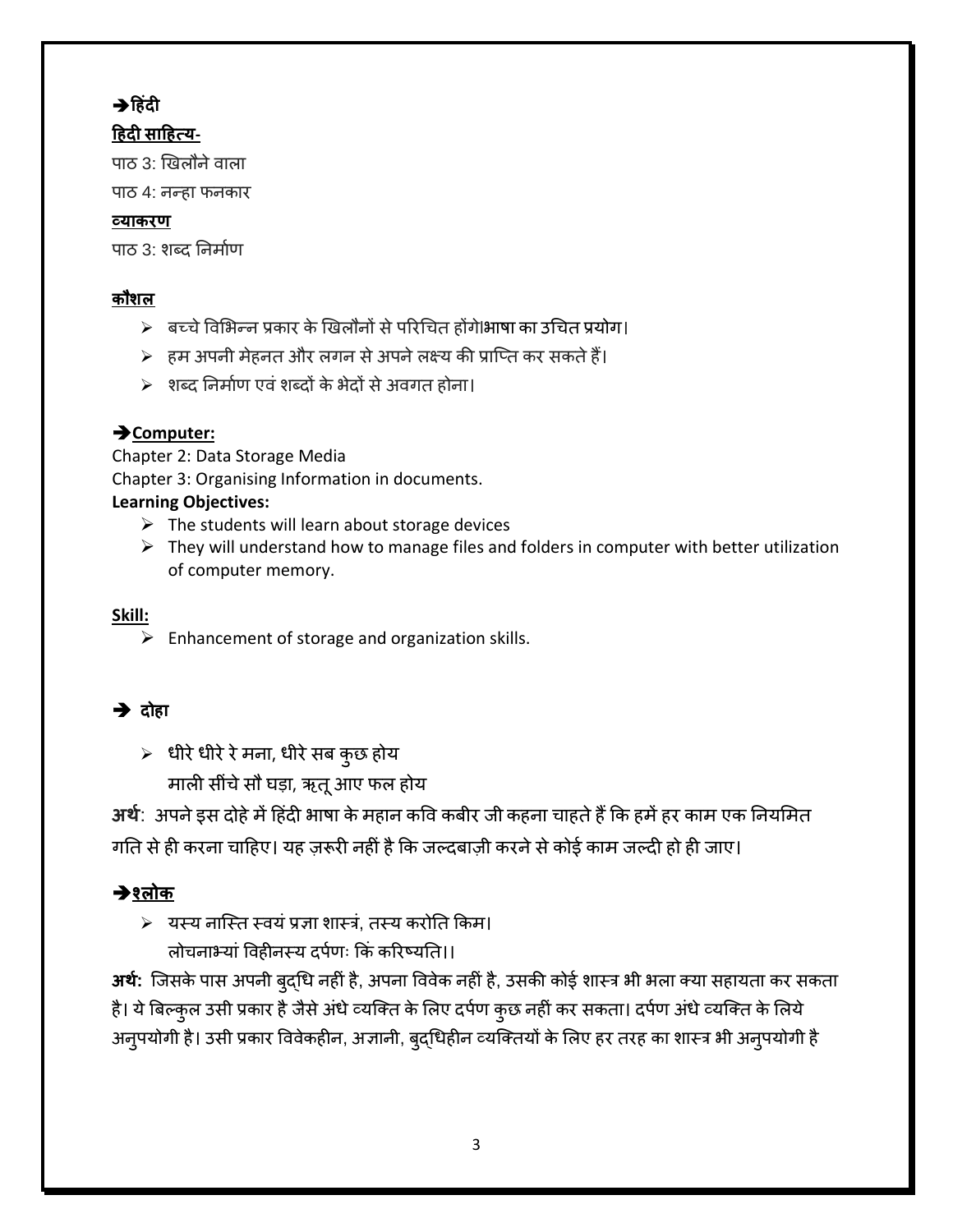# **ह िंदी कविता**

# **कोशशश करनेिालों की**

लहरों सेडर कर नौका पार नहीं होती, कोशिश करने वालों की कभी हार नहीं होती।

नन्हींचींटी जब दाना लेकर चलती है, चढ़ती दीवारों पर, सौ बार कफसलती है। मन का विश्वास रगों में साहस भरता है, चढ़कर गिरना, गिरकर चढ़ना न अखरता है। आख़िर उसकी र्ेहनत बेकार नहीं होती, कोशिश करने वालों की कभी हार नहीं होती।

डुबकियां सिंधु में गोताखोर लगाता है, जा जा कर खाली हाथ लौटकर आता है। मिलते नहीं सहज ही मोती गहरे पानी में, बढ़ता दुगना उत्साह इसी हैरानी में। म्ट्ठी उसकी खाली हर बार नहीं होती, कोशिश करने वालों की कभी हार नहीं होती।